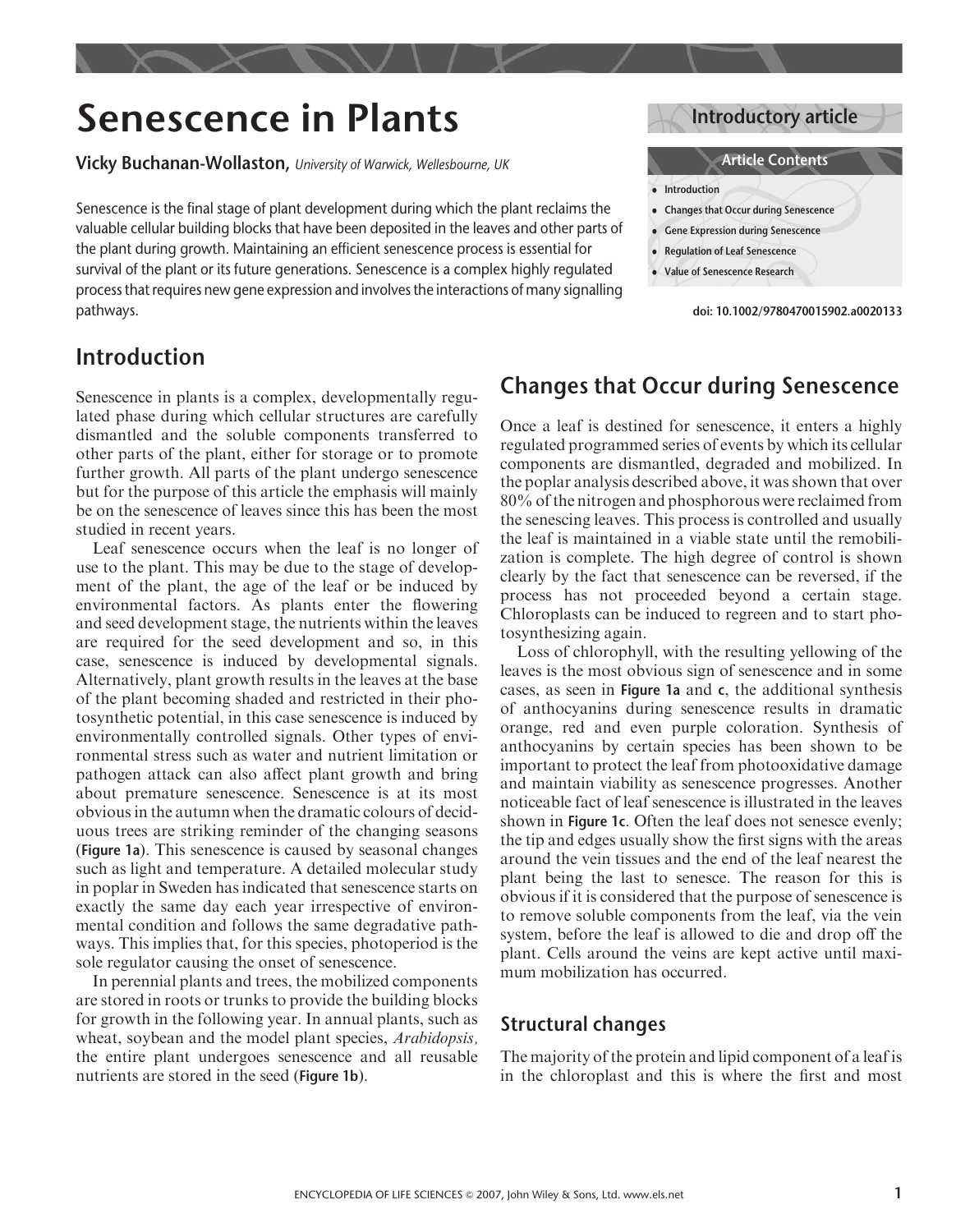

Figure 1 Illustrations of plant senescence: (a) Autumnal senescence in a beech wood, Derbyshire. (b) Total senescence in the entire wheat plant results in all mobilizable nutrients being stored in the grain. (c) Leaf senescence showing differential progression of senescence in the leaf. Areas close to the veins senesce last.

obvious structural changes occur during senescence. The highly organized thylakoid membrane stacks, characteristic of chloroplasts in mature green leaves become dispersed and by mid-senescence, the membrane structure has become totally disorganized. The formation of large electron dense globules called plastoglobuli is characteristic of the senescence of chloroplasts. These bodies are thought to have a role in lipid mobilization but may also be involved in the degradation of chlorophyll. Mitochondria provide essential energy to maintain the protein synthesis and enzyme activity required for senescence to progress and these organelles are maintained until the final stages. As senescence progresses, the plasma and vacuolar membranes finally become disrupted and cell death occurs.

#### Chlorophyll degradation

Leaf yellowing is the first visible sign of senescence but chlorophyll levels have started to drop well before yellowing is clearly visible. Figure 2 shows the changes in chlorophyll levels in the same Arabidopsis leaf harvested at different time points during development and it is clear that 50% of chlorophyll is lost before there are obvious signs of yellowing in the leaf. In mature green leaf cells, chlorophyll is bound to apoproteins in the thylakoid and this complex is responsible for light trapping during photosynthesis.During senescence, the N content of these apoproteins (which comprises around 30% of the total plastid nitrogen) must be remobilized, and chlorophyll is released. The first steps of chlorophyll degradation are common to all plants and involve several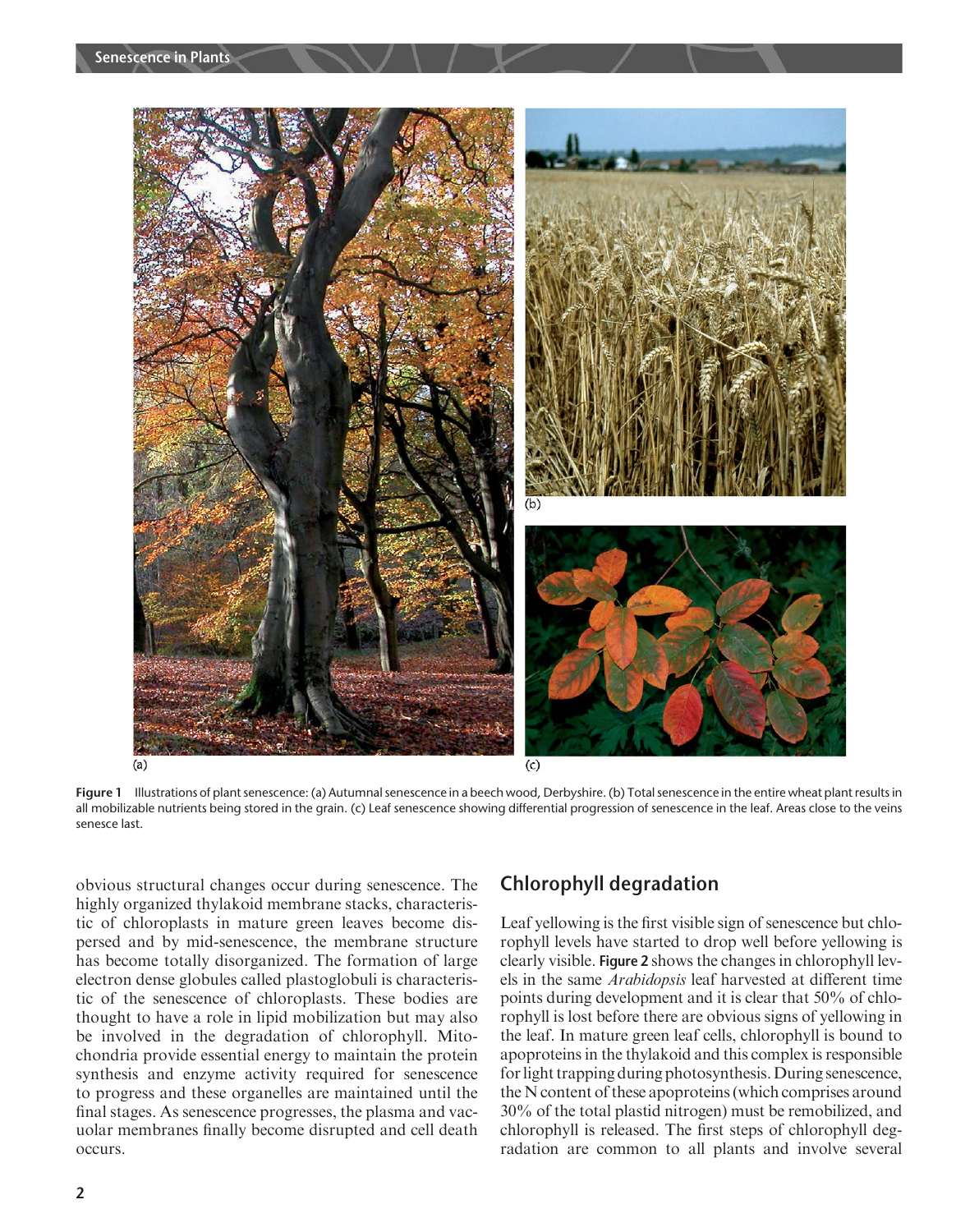![](_page_2_Figure_1.jpeg)

Figure 2 Changes in the Arabidopsis leaf during development. (a) Change in chlorophyll levels as senescence progresses (b) Change in visual appearance of leaf 7 harvested from Arabidopsis Col0 plants at different time points during development (c) Gene expression changes during leaf development. GeneSpring (Silicon Genetics) analysis shows two clusters of genes each line shows the changes in expression of a single gene, those in red show increased expression during development while those in blue show a decrease. SAG12 is one of the genes in the red cluster, several chlorophyll binding proteins and other photosynthetic proteins are in the blue cluster.

enzymatic steps leading to the production of colourless compounds (primary fluorescent chlorophyll catabolites, pFCCs). Following this the processes are different in different species, pFCCs undergo various modifications before being transported from the chloroplast and stored in the vacuole as nonfluorescent chlorophyll catabolites (NCCs). Chlorophyll degradation starts with the disruption of the thylakoid structure allowing access to the proteins that bind chlorophyll in the membrane. Chlorophyllase catalyses the conversion of chlorophyll into chlorophyllide which is then converted into pheophorbide a, followed by red chlorophyll catabolite (RCC) and then to the pFCC intermediate. The genes involved in the pathway for chlorophyll degradation in plants have been identified in the last few years. The cloning of the genes encoding the three key enzymes chlorophyllase, pheophorbide aoxygenase (PAO) and red

chlorophyll catabolite reductase (RCCR) has been an essential step in the elucidation of the degradation pathway.

Once chlorophyll is separated from the proteins that bind it in the chloroplast membranes it becomes highly toxic, being very reactive to light. Therefore it is very important that chlorophyll is rapidly degraded as a protective measure against phototoxicity. Interestingly, two of the key enzymes in the chlorophyll degradation pathway (POA and RCCR) were identified originally in Arabidopsis mutants showing a light-dependent cell-death phenotype. In the absence of the complete chlorophyll-degradation pathway, the build up of toxic intermediates results in cell death and plants lacking these enzymes are extremely vulnerable to light stress. Therefore having a functional chlorophyll degradation pathway is vitally important for plant development and survival.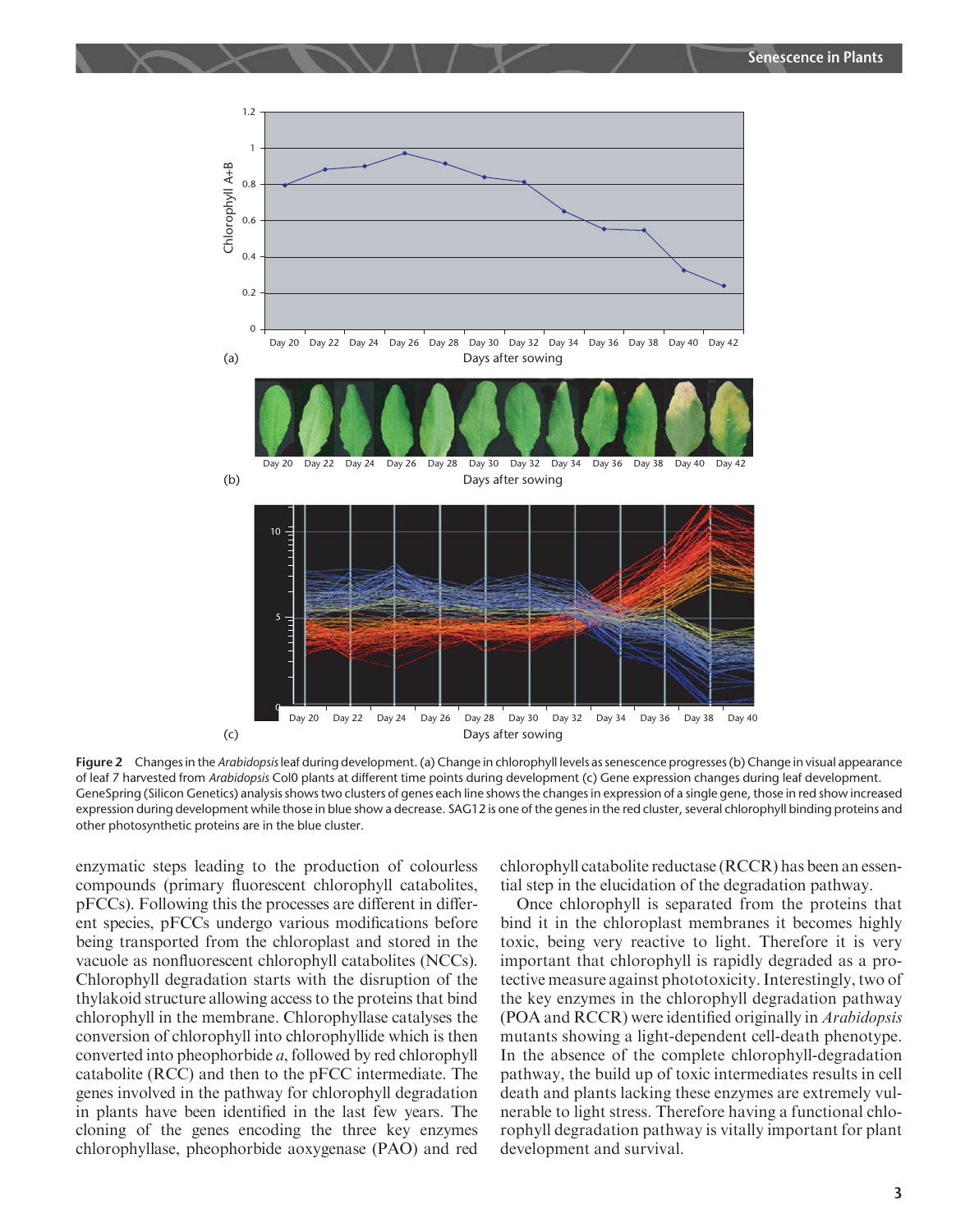### Protein degradation

Proteins are degraded during leaf senescence to release valuable nitrogen and other minerals for mobilization. The level of total protein falls rapidly during leaf senescence, and this is paralleled by an increase in transcription and activity of a number of different types of protease including vacuolar processing enzymes. The majority of leaf protein is stored in the chloroplast but, perplexingly, the majority of the proteolytic activity associated with senescing leaves appears to be in the vacuole. Recently, the importance of autophagy in the senescence process has become evident with the identification of several senescence-enhanced genes in Arabidopsis encoding orthologues of yeast autophagic genes. Autophagy is a common eukaryotic process by which cytoplasm and organelles are taken up by the vacuole for degradation. Arabidopsis mutants in two autophagy genes show an accelerated senescence phenotype indicating that regulated autophagic activity is essential for controlled senescence. In addition, the occurrence of different types of vacuole has been observed in senescing leaf; a population of small lytic vacuoles develop in the peripheral cytoplasm, close to the chloroplasts. These small vacuoles have been shown to contain the senescencespecific protease SAG12, and are likely to have an important role in protein degradation during senescence.

The amino acids released by protein degradation are mobilized from the leaf and transported in the phloem. There is some conversion of amino acids into glutamine and asparagine, the levels of these are disproportionately high in the phloem leaving a senescing leaf and both glutamine and asparagine synthetase transcript levels and activity increase during leaf senescence. Conversion into glutamine or asparagine is efficient since this allows the transport of extra N moieties per molecule.

### Other macromolecules

Lipids are remobilized during senescence via a process of b-oxidation and gluconeogenesis. Some carbon may be mobilized from a senescing leaf but it is likely that most of the lipid is used to provide energy for the other senescence processes to occur since the level of energy supplied by photosynthesis is obviously reduced as senescence progresses. Nucleic acids, especially RNA, provide a valuable source of mobilizable phosphorous and RNA levels drop rapidly as senescence enters the final stages. The nuclear DNA levels remain stable to the final stages of senescence to enable *de novo* transcription capability to be maintained.

# Gene Expression during Senescence

Some time ago, it was shown that senescence is an active process that requires new genes to be transcribed and proteins to be synthesized. Since then, using a variety of molecular techniques culminating in microarray analysis,

hundreds of senescence-enhanced genes have been identified and these are implicated as encoding proteins that have a role in the senescence process. However, the actual function for the vast majority of these genes remains a mystery. Microarray experiments using Arabidopsis gene probes and RNA isolated from green and senescent Arabidopsis leaves have shown that at least 800 genes are increased in expression during senescence and approximately the same number are downregulated. The functions of some of these genes can be inferred from their annotation. Figure 3 illustrates the gene ontology (GO) annotations (http://www.geneontology.org) for the groups of up and downregulated genes and shows that many more regulatory factors are upregulated including kinases, transcription factors and protein binding factors. This illustrates the considerable regulatory activity that is an essential feature of the senescence process. For example, amongst the upregulated genes there are around 80 putative transcription factors. In addition, there are many genes encoding degradative functions, proteases, nucleases, cell wall and lipid degradation enzymes, etc. Unsurprisingly, a major group of the downregulated genes encode proteins involved in chloroplast development, chlorophyll biosynthesis and photosynthetic processes. A further experiment recently undertaken in the authors lab, using RNA isolated from 11 time points during leaf development has shown that there are multiple patterns of gene expression within this collection with groups of genes showing different times of expression. Figure 2 illustrates two groups of genes showing opposite expression patterns; the protease encoding gene SAG12 is in the group of upregulated genes while many genes involved in photosynthesis are in the group of downregulated genes. It is likely that genes involved in the same degradative pathway will be co-regulated and the mechanisms by which expression of such gene clusters is controlled are currently being investigated with the long-term aim of identifying the key regulators of senescence.

Senescence can be induced artificially by dark treatment or by removal of the leaf from the plant. These treatments cause yellowing and protein degradation but are not necessarily true representation of the natural process of developmental senescence. Recent microarray experiments comparing developmental senescence with artificially induced senescence have indicated many common features but also some significant differences. For example, the signalling pathway involving the hormone salicylic acid is important in developmental senescence but is not activated in artificially induced senescence.

# Regulation of Leaf Senescence

#### Hormonal regulation

Many plant hormones have been implicated as having a role in controlling leaf senescence and different plant species may have different hormone dependencies. In general, cytokinin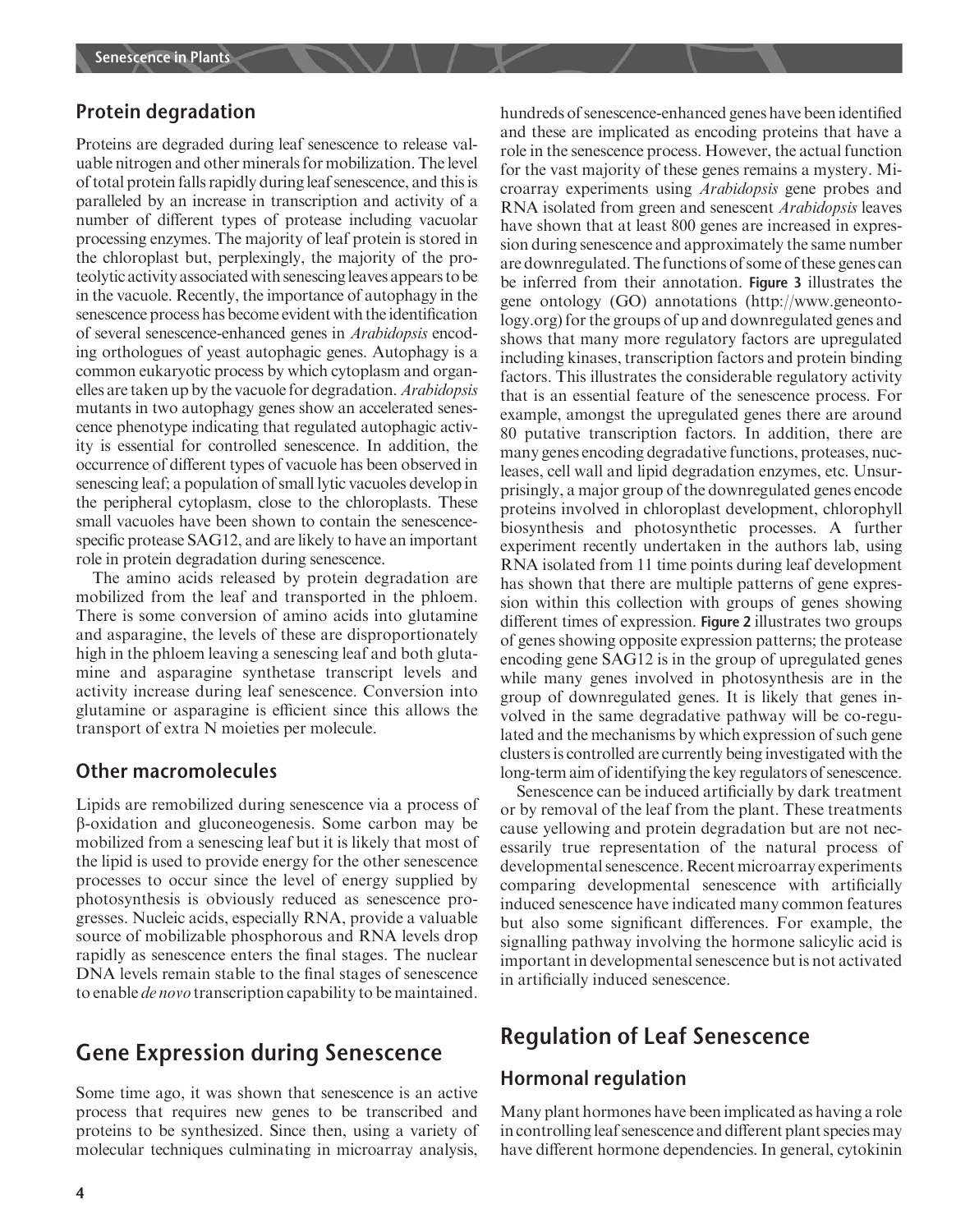![](_page_4_Figure_1.jpeg)

Figure 3 Potential functions of genes up or downregulated during senescence. Gene Ontology (GO) annotations were applied to the groups of genes that were either up or downregulated during senescence. Senescence enhanced genes (sen) are in pale green, while genes downregulated in senescence (MG) are shown in dark green. Functional classifications are shown under each pair of cones and the numbers of genes in each group are shown in the table below.

is seen as being a negative regulator of senescence since treatment of leaves with cytokinin delays the onset of senescence. An elegant experiment using transgenic tobacco expressing a cytokinin biosynthesis gene from a senescence-enhanced promoter showed the importance of cytokinin very clearly. At the onset of senescence, the promoter was induced and the synthesis of cytokinin occurred. This resulted in inhibition of senescence and the leaves remained green.

Hormones with a potential role in the induction of senescence include ethylene, salicylic acid and jasmonic acid. Levels of all these hormones increase during senescence and different groups of senescence-enhanced genes depend on each pathway for expression. However, the role and importance of each in the senescence process is not always clear. Mutants in ethylene signalling show delayed leaf senescence but unlike fruit that depend on ethylene for ripening, leaves lacking the ethylene signal do senesce eventually. Ethylene signal perception is age dependent in Arabidopsis; young leaves treated with ethylene are not induced to senesce, but once a certain age threshold has been reached, ethylene treatment results in the rapid induction of early senescence. Treatment of Arabidopsis leaves with jasmonic acid (JA) results in the induction of senescence but mutants in JA signalling do not show an obvious delayed senescence phenotype. All these three hormones have strong links to stress signalling and the importance of them in controlling gene expression during senescence is indicative of the considerable cross talk that exists between senescence and stress response pathways.

#### Regulatory genes

Several potential regulatory genes have been identified by map-based cloning from Arabidopsis mutants showing delayed leaf senescence. These include mutants in genes controlling the signalling pathways described above and also a small number of genes with unknown functions. For example, the ore9 gene encodes a protein with a potential role in protein degradation, ore4 encodes a plastid ribosomal subunit, etc. Recently, a gene encoding a NAC domain transcription factor has been shown to be important for normal senescence. However, in all these mutants senescence is delayed but not stopped; leaves do eventually enter what appears to be a normal senescence process. There is no information yet on what the role of these genes is in the senescence process and no mutants have been identified that inhibit senescence totally. The reason for this is probably due to the plasticity of plant processes, other pathways can be switched on if there is a block in the usual sequence of events. Therefore, the key controlling genes of senescence remain to be identified.

# Value of Senescence Research

Senescence is the final stage of plant development and has a key role to play in generating sufficient reserves for the plant to survive, either in following seasons or in the next generations. Cereal plants that have been bred to remain